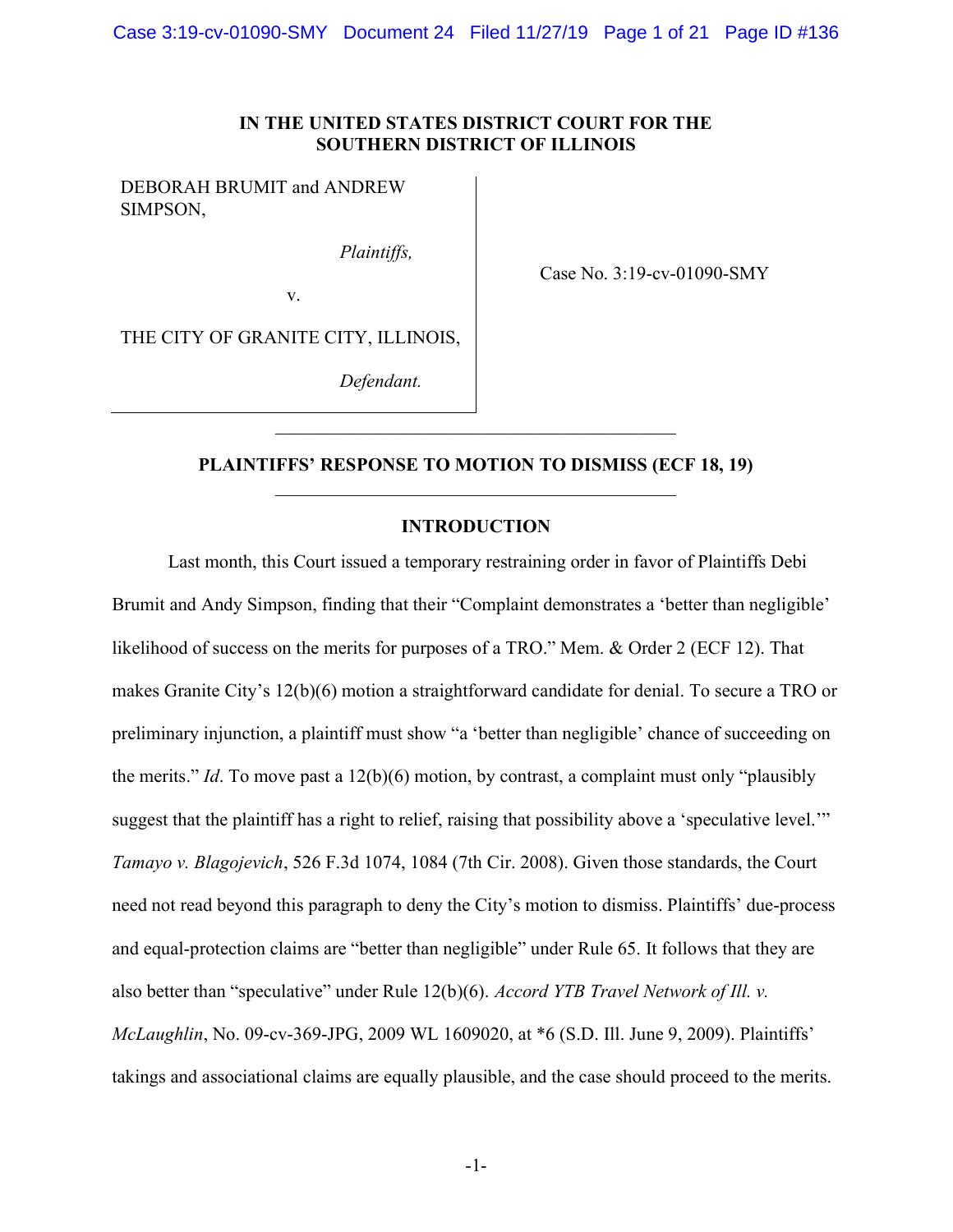### BACKGROUND

### A. Legal background

1. In many ways, public rental housing resembles private rental housing, except your landlord is the government. Like private landlords, government landlords (i.e., public-housing authorities) execute leases with their tenants. Like their private counterparts, public-housing authorities also may enforce the terms of those leases.

One of those terms relates to crime. In 1988, Congress enacted a "one-strike" policy for public housing: Every public-housing lease must provide that the tenants may be evicted if they, or members of their household, or guests, commit certain crimes.  $42 \text{ U.S.C.} \& 1437d(l)(6)$ . As with other lease terms, the decision whether to enforce a one-strike clause rests with the publichousing authority—the landlord. The federal government even urges those agencies to "consider all circumstances" before evicting. 24 C.F.R. § 966.4( $l$ )(5)(vii)(B); Kathryn V. Ramsey, One-Strike 2.0: How Local Governments Are Distorting a Flawed Federal Eviction Law, 65 UCLA L. Rev. 1146, 1169-72 (2018).

The Supreme Court upheld the federal one-strike policy in 2002, in HUD v. Rucker, 535 U.S. 125. As a statutory matter, the Court ruled that Congress gave public-housing authorities discretion to evict tenants for their guests' crimes, "regardless of whether the tenant knew, or had reason to know, of that activity." *Id.* at 128. As for the Constitution, evicting those "so-called 'innocent' tenants" raised no due-process concerns. Id. at 129. A public-housing authority is merely "acting as a landlord of property that it owns." Id. at 135. And like any landlord, it can choose to invoke—or not invoke—its lease terms. See id. at 133-34, 135.

At the same time, the Court added, the due-process analysis is "entirely different" when the government acts "as sovereign." *Id.* at 135. If a state actor were "attempting to criminally

-2-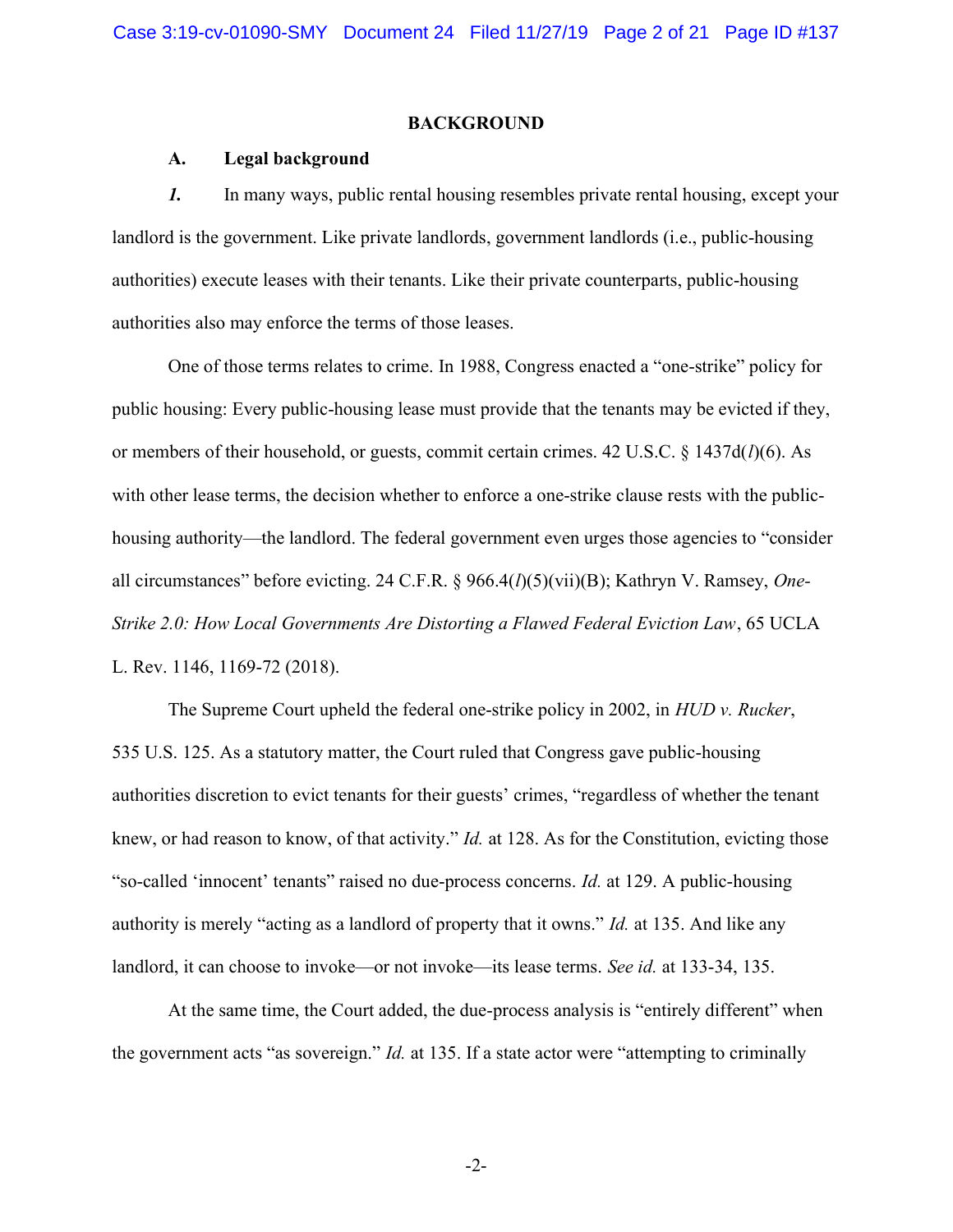### Case 3:19-cv-01090-SMY Document 24 Filed 11/27/19 Page 3 of 21 Page ID #138

punish or civilly regulate [people] as members of the general populace," id., the Due Process Clause would apply with full force.

2. Granite City took *Rucker*'s warning as a blessing, enacting a compulsory-eviction law a few years later. Unlike the policy at issue in *Rucker*, Granite City's law governs rental housing that is private, not public. Compl.  $\P$  17-18. The law applies across the board to everyone who rents a home within city limits.  $Id$ .  $\P$  19. (It also applies to many people buying homes by installment contract. Granite City Mun. Code § 5.142.010(B).)

In 2013, Granite City's city attorney identified the compulsory-eviction law as the "[m]ost controversial issue [he had] worked on." Compl. ¶ 14. Whereas the policy in Rucker "entrust[ed]" public landlords with "discretion" to evict tenants, 535 U.S. at 129, 134, Granite City's law takes a different tack: It strips landlords of discretion. When the City demands it, a private landlord must evict his tenants if any member of the tenants' household—or even a guest—commits a crime anywhere within city limits (and sometimes, anywhere on earth). Compl. ¶¶ 21-23, 28. No matter where the crime takes place, it is no defense that the tenants had nothing to do with it. Id.  $\P$  45-47. Nor do landlords have discretion to forgo eviction. Id.  $\P$  29-34. If a landlord declines to evict, the City will "compel compliance" by revoking the landlord's license and levying fines. Opp. to Mot. Prelim. Inj. 2, Barron v. Granite City, No. 19-cv-834-SMY (ECF 14); Compl. ¶¶ 20, 35.

From 2014 to the present, the City has issued more than 300 compulsory-eviction demands against people living within city limits. Compl. ¶ 48.

#### B. Factual background

1. Debi Brumit and Andy Simpson have been in a committed relationship for several years and are engaged. Id. ¶ 49. Since 2016, they have lived at 7 Briarcliff Drive, in Granite City. Id. They rent the home from their landlord, Clayton Baker, on a month-to-month basis. Id. 1 51.

-3-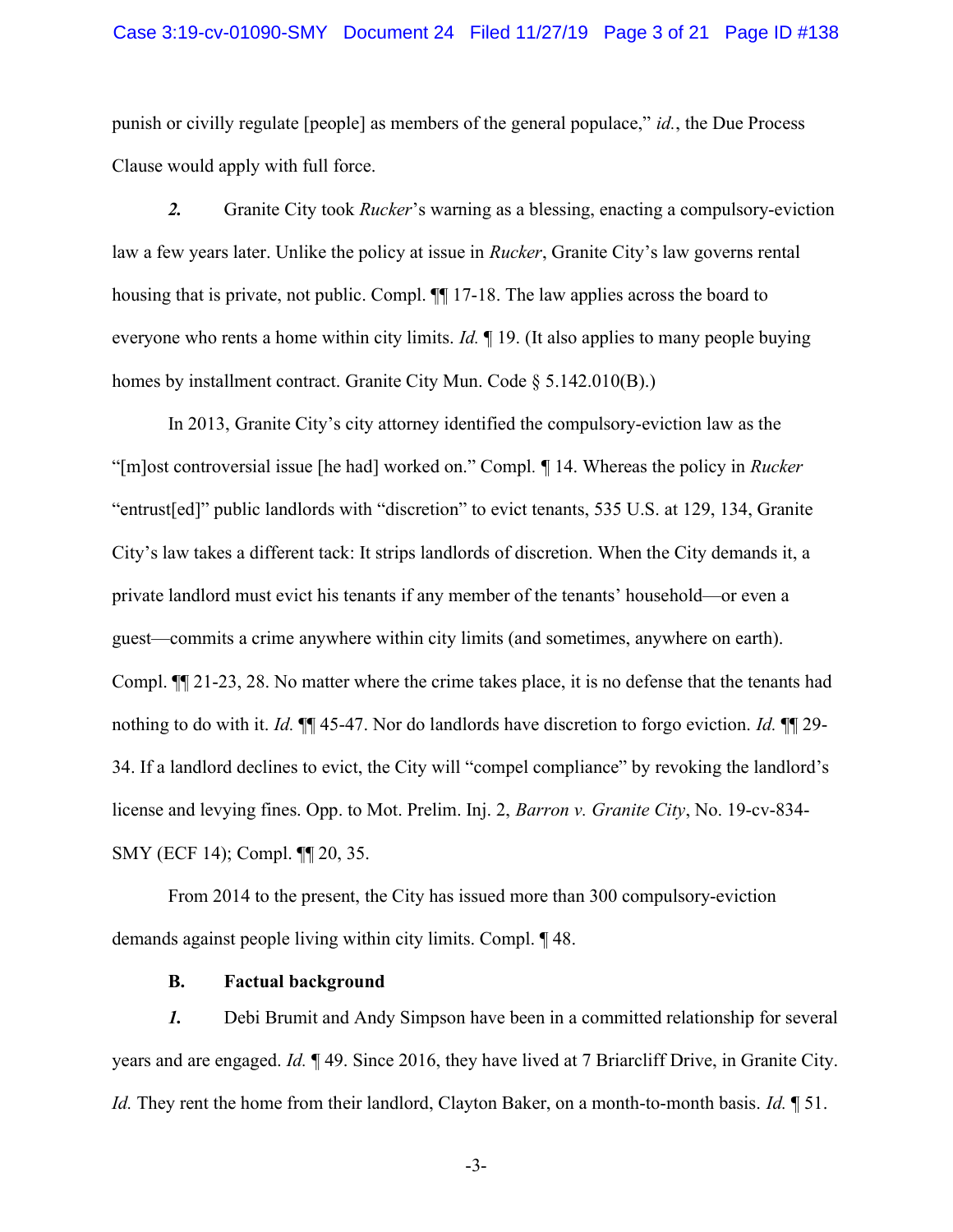Debi has three adult children. And at first, her youngest—Tori—lived with her and Andy at 7 Briarcliff Drive. Id. ¶ 52. When they moved in, Tori was 20 years old and pregnant. Id.

Tori moved out in January 2017 and began living with her older sister, in Missouri. In April 2018, she gave birth to her second child. *Id.*  $\sqrt{ }$  53. As Debi and Andy understand it, Tori began struggling with substance abuse a few months later. Id. ¶ 54.

This past January, Tori's older sister no longer had room to house her. So Tori (and her two children) began staying with Debi and Andy again, in Granite City. Id. ¶ 55. At first, Debi and Andy had no idea about the extent of Tori's substance-abuse problem. But by May of this year, it had become clear to Debi that Tori was engaging in self-destructive behavior and failing to care for her children. Id. ¶ 56. Around the middle of May, Debi resorted to tough love: She told Tori to get out. If and when Tori could prove that she was ready to get clean and do right by her children, Debi made clear that she and Andy would do everything they could to help her turn her life around. Until then, Tori would no longer be welcome in their home. *Id.* 157.

In Debi and Andy's understanding, Tori moved back to Missouri and began "couchsurfing" with a new boyfriend. Id.  $\parallel$  58. She left her two small children behind. Id.  $\parallel$  59.

On Saturday, June 8, Tori called Debi. She told Debi that she wanted to turn her life around and that she and her new boyfriend were ready to get treatment for their addiction. Id. ¶ 60. Debi immediately drove to Missouri, picked Tori up, and brought her to the Gateway Regional Medical Center in Granite City. She brought the new boyfriend too. Id. ¶ 61. Once the two went back to triage, Debi left. She got home around 9:30 or 10:00 that night, confident her daughter was where she needed to be and would get the help she needed. Id.  $\oint$  62.

At around 3:00 or 4:00 A.M., Debi and Andy were awoken by a phone call. It was Tori; she and her boyfriend were standing outside the house. Id.  $\parallel$  63. Debi and Andy refused to allow

-4-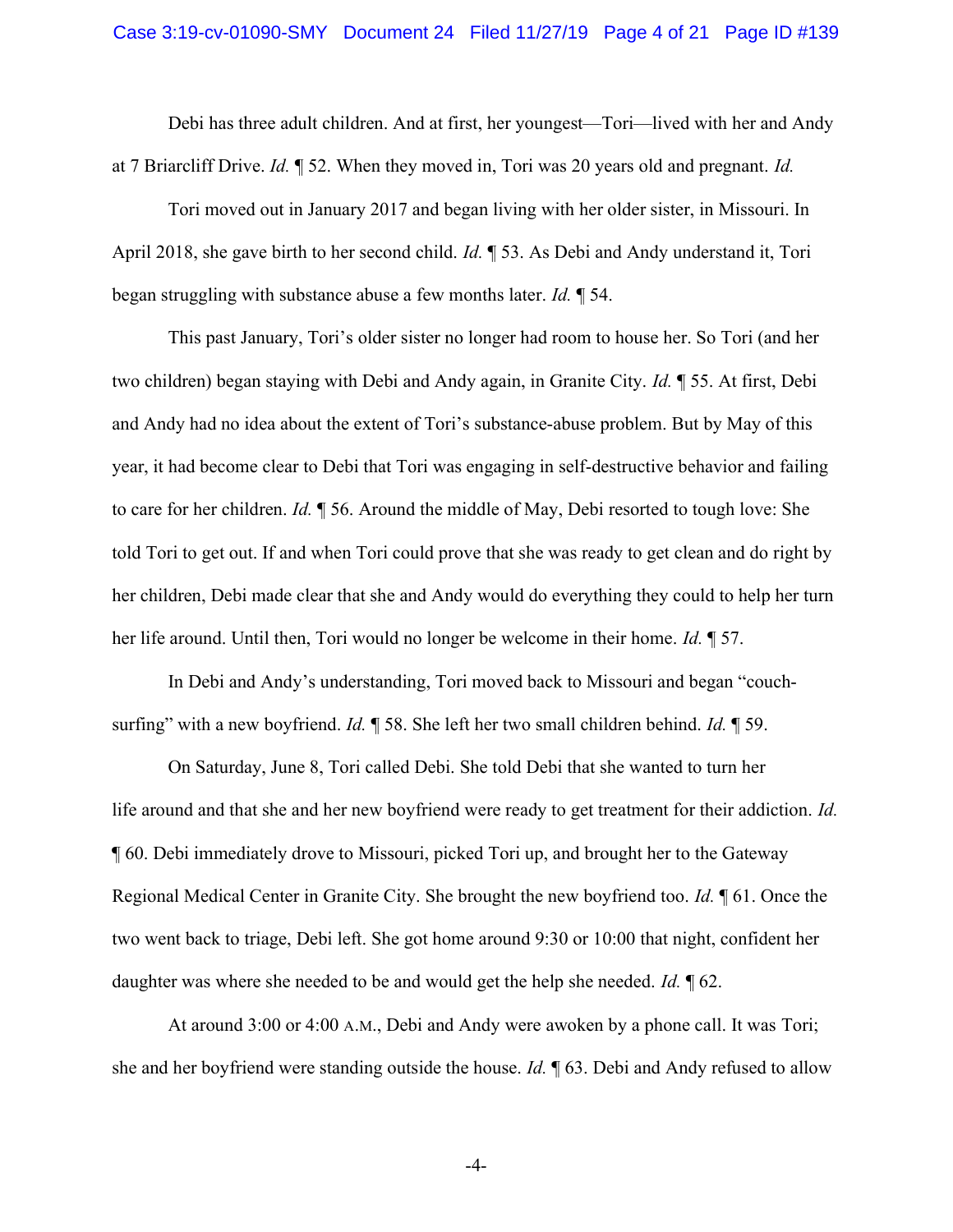### Case 3:19-cv-01090-SMY Document 24 Filed 11/27/19 Page 5 of 21 Page ID #140

the boyfriend into their home, letting Tori alone come in. Tori told Debi that the hospital had released them. She said she still wanted to get help. But after talking with Debi for about an hour, Tori (and her boyfriend) left. *Id.* 164.

Debi and Andy heard nothing from Tori the next day, a Sunday. *Id.* 165. At around 2:30 A.M. on Monday, however, Debi noticed two recent missed calls from her older daughter. She called back, and her older daughter told her that Tori had been arrested for stealing a van the night before. That was the first Debi and Andy had heard of the crime. Id. ¶ 66.

2. Within days of her daughter's arrest, Debi received a compulsory-eviction demand from Granite City police. Id. ¶ 69. The demand cited Tori's and her boyfriend's arrest for "[o]ffenses relating to motor vehicles." Compl. Ex. 2, at 1. It also stated that the offense was "a clear violation of the Crime Free Lease Addendum and grounds for eviction." Id.

Debi and Andy requested a grievance hearing at city hall. Compl. ¶¶ 75-77. At the hearing, Debi explained that her daughter no longer lived with them. Id. ¶ 78. She presented pieces of mail addressed to Tori at a Missouri address. Id. She also presented a copy of hospitalrelease papers from the night of the theft, showing that Tori had been in the hospital. *Id.* 179.

At that point, the City's Crime Free Housing Officer interrogated her. Id. ¶ 81. He asked whether Debi would ever let Tori—her daughter and the mother of her grandchildren—back into her home. Id. ¶ 82. He even demanded to know whether Tori might visit on Christmas. Id. ¶ 83.

In due course, the City's hearing officer decided that the City's police had properly invoked the City's compulsory-eviction law. Id. ¶¶ 84-89. Hence, he wrote,"[t]he landlord, Clayton Baker, must begin eviction proceedings against the tenants listed above." Id. ¶ 90.

3. Clayton Baker does not want to evict Debi and Andy. *Id.* **[91.** Given the City's demand that he "must begin eviction proceedings," however, he felt that he had to comply and

-5-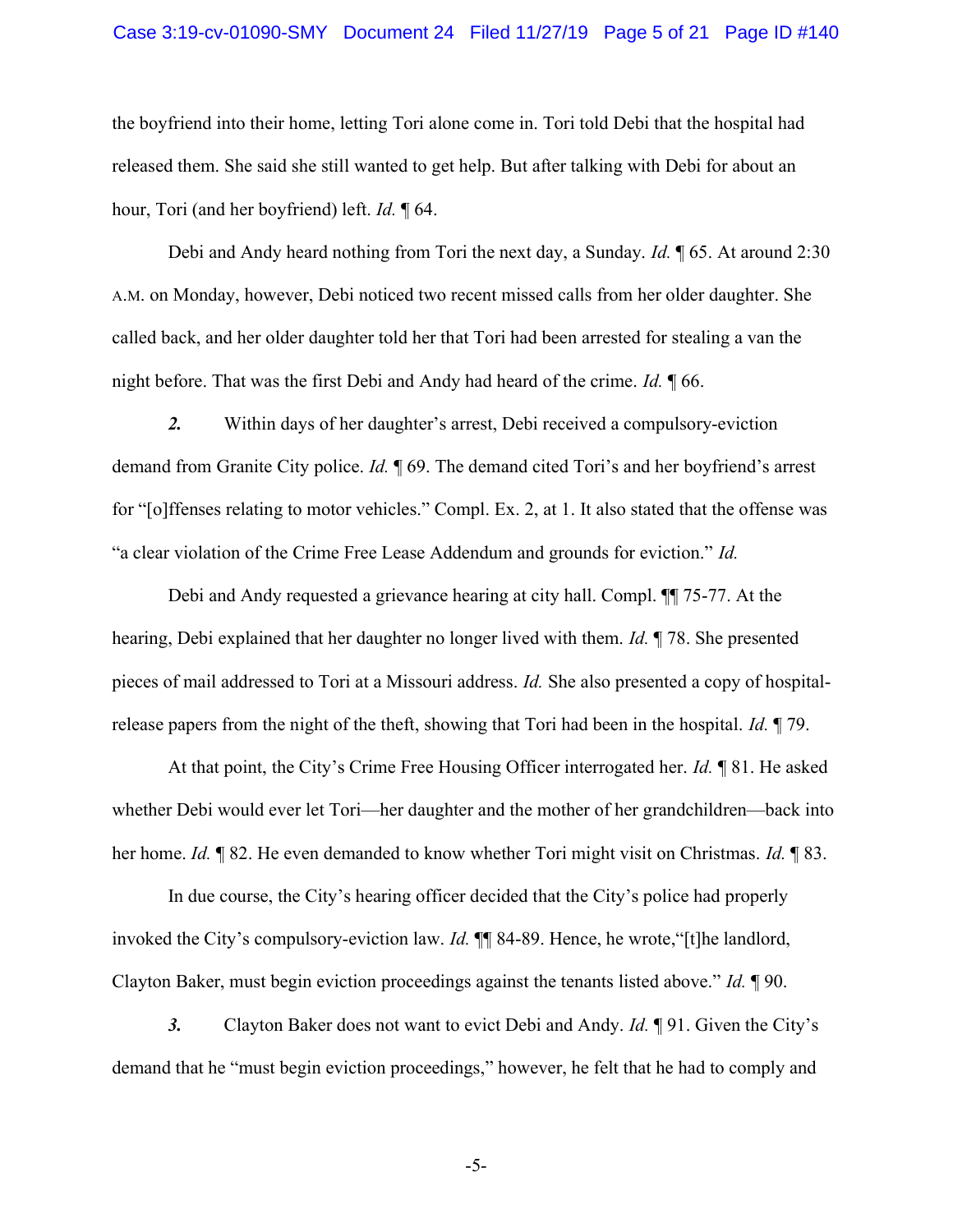sent Debi and Andy a 30-day notice. *Id.*  $\mathbb{I}92$ . To protect their home, Debi and Andy promptly filed this lawsuit against the City. Last month, this Court issued a temporary restraining order. Simultaneously, the Court entered parallel relief in a related case, *Barron v. Granite City*, No. 19-cv-834-SMY. At the City's request, the Court then entered preliminary injunctions against it in both cases. See J. Mot. Entry Agreed Order on Prelim. Inj. (ECF 14).

### ARGUMENT

A motion to dismiss under Rule 12(b)(6) serves "to test the sufficiency of the complaint, not to decide the merits." Gibson v. Chicago, 910 F.2d 1510, 1520 (7th Cir. 1990). For that reason, a complaint need overcome only "'two easy-to-clear hurdles.'" Tamayo v. Blagojevich, 526 F.3d 1074, 1084 (7th Cir. 2008). It must plead its claims "in sufficient detail to give the defendant fair notice." *Id.* (Nowhere does the City's motion dispute that this requirement is met.) And with all factual allegations taken as true, the complaint "must plausibly suggest that the plaintiff has a right to relief, raising that possibility above a 'speculative level.'" Id. Last month's TRO and agreed preliminary injunction confirm that Plaintiffs' due-process and equal-protection claims meet this standard. The same is true of their takings and associational claims.

## I. Plaintiffs plausibly allege that Granite City's compulsory-eviction law violates the Due Process Clause (First Claim).

A. "No property is more sacred than one's home," Sentell v. New Orleans  $\& C.R.$ Co., 166 U.S. 698, 704-05 (1897), and Debi Brumit and Andy Simpson have core property and liberty interests in theirs. Granite City seeks to extinguish those interests and make Debi and Andy homeless. The City does not base this action on anything Debi or Andy did. Rather, it is enough that Debi's adult daughter stole a van within city limits. Compl. ¶¶ 73-74, 127-29.

The complaint plausibly alleges that these actions violate the Due Process Clause. The Supreme Court has "regularly observed" that "the Due Process Clause specially protects

-6-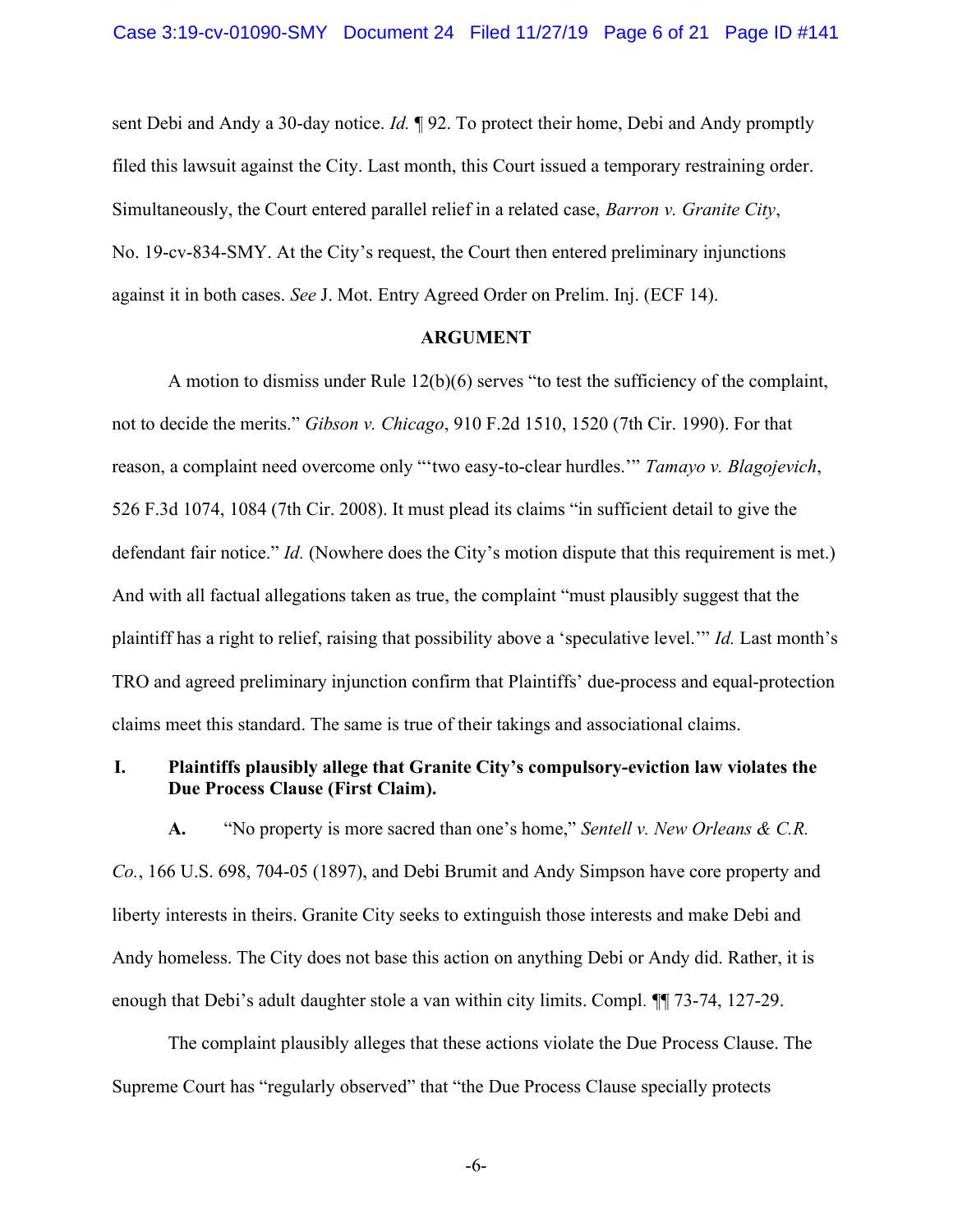those fundamental rights and liberties which are, objectively, 'deeply rooted in this Nation's history and tradition,' and 'implicit in the concept of ordered liberty.'" Washington v. Glucksberg, 521 U.S. 702, 720-21 (1997) (citations omitted). And in trying to strip an innocent family of their home, Granite City is working a double harm. The City is infringing "the sanctity of the home"—an "overriding respect" for which "has been embedded in our traditions since the origins of the Republic." Payton v. New York, 445 U.S. 573, 601 (1980). Worse, the City is imposing this sanction because of someone else's crime. That, too, breaks with "[o]ur Nation's history, legal traditions, and practices." *Glucksberg*, 521 U.S. at 721. "In our jurisprudence guilt is personal." Scales v. United States, 367 U.S. 203, 224 (1961). Yet the premise of the City's actions is guilt by association. Someone associated with Debi and Andy broke the law; for that, the City seeks to make Debi and Andy homeless.

Imputing guilt in this way is "contrary to fundamental principles of our justice system." See United States v. Garcia, 151 F.3d 1243, 1246 (9th Cir. 1998). In fact, this sort of "guilt by association" has been described as "one of the most odious institutions of history." Joint Anti-Fascist Refugee Comm. v. McGrath, 341 U.S. 123, 178 (1951) (Douglas, J., concurring). It is "a philosophy alien to the traditions of a free society  $\ldots$ ." NAACP v. Claiborne Hardware Co., 458 U.S. 886, 932 (1982) (citation omitted). One California judge even branded a similar compulsory-eviction law "carcinogenic," citing "the Damoclean substantive due process issue which hangs over this statutory scheme." Cook v. City of Buena Park, 126 Cal. App. 4th 1, 10 (2005) (Bedsworth, Acting P.J., concurring); see also id. ("I am concerned  $\dots$  about its sweeping requirement that *all* occupants of the premises must be evicted for the sins of one . . . ."). If anything, moreover, Granite City's law is worse than the one invalidated in California. For all its "fundamental constitutional infirmities," id., the California law required

-7-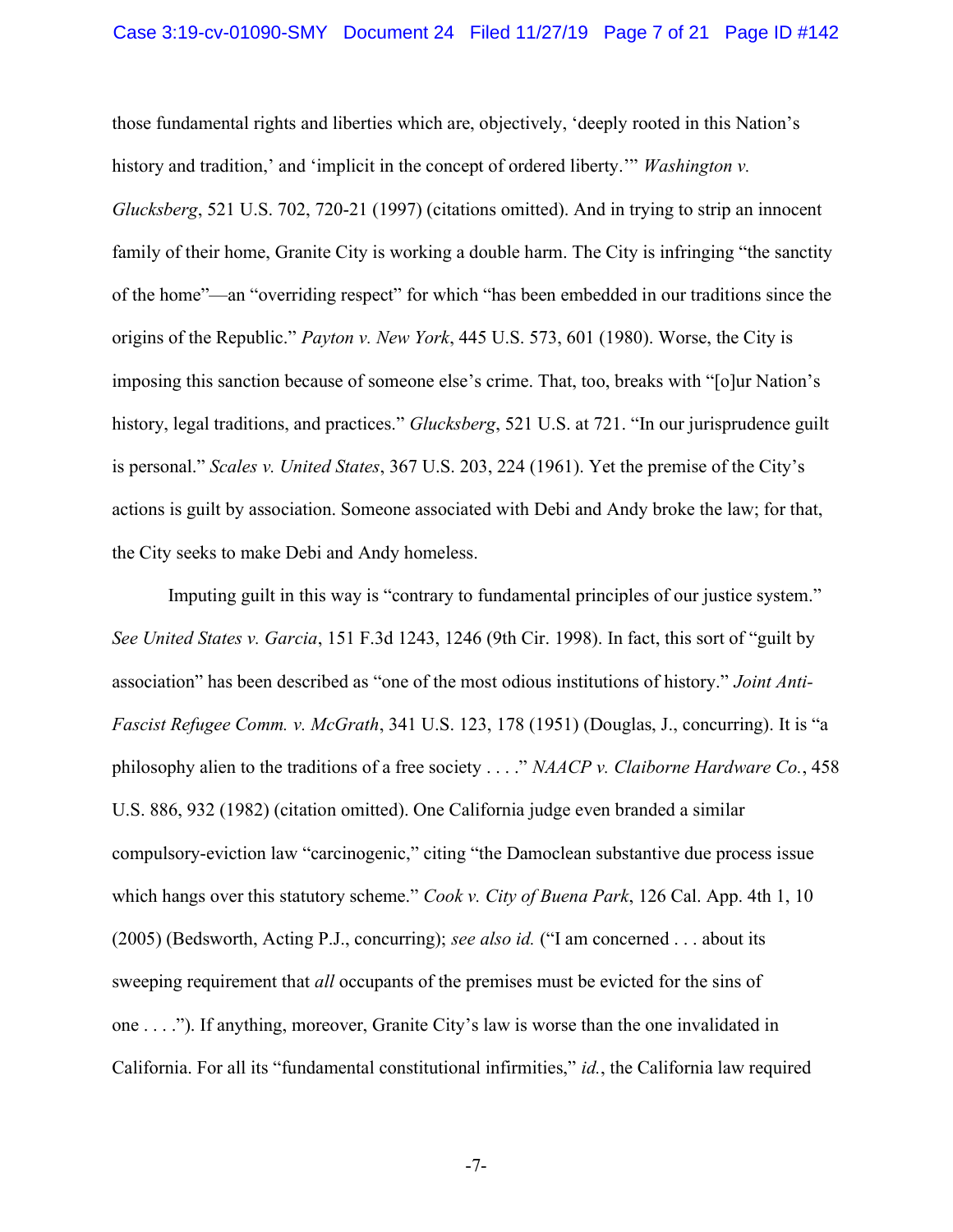eviction only for crimes "in or near the rental property." *Id.* at 3 (majority opinion). No such half-measures here: Granite City forces innocent people out of their homes if a householder or guest breaks the law anywhere within city limits. With all the complaint's allegations presumed true, this exercise in collective punishment plausibly violates the Due Process Clause.

B. The City does not dispute that punishing one person for the crimes of another violates due process. Nor does the City dispute that extinguishing Debi and Andy's interest in their home is punishment. Nor, for that matter, does the City stand by the theory it pressed in the parallel Barron case: that it can punish innocent people for "allow[ing]" others to commit crimes. Mem. Supp. Mot. Dismiss 5 (Barron) (ECF 22).

With that theory jettisoned, the City introduces a new one. Ordinarily, the City seems to agree, the Due Process Clause might bar collective punishment of the sort the City performs. But Granite City is different. As a condition of living there, renters must sign a "Crime-Free Housing Lease Addendum." That addendum—part of the compulsory-eviction law—provides that the City can demand the eviction of innocent renters for the crimes of their householders and guests. Compl.  $\P$ [121-25 & Ex. 1; Granite City Mun. Code § 5.142.050(A)(3)(c). And in the City's view, the signatures make all the difference: By writing their names on the addendum, people like Debi and Andy have "voluntarily" given up their due-process rights. City Mem. 6 (ECF 19).

The City is incorrect. First, a procedural point: The City's argument relies on matters outside the pleadings, which is reason enough to disregard it. "[A] Rule  $12(b)(6)$  motion must be decided solely on the face of the complaint and any attachments that accompanied its filing." Miller v. Herman, 600 F.3d 726, 733 (7th Cir. 2010). Here, though, the City's argument depends on factual assertions (and even an exhibit) that are not in the complaint. For example, the City says that "it appears" Debi's daughter remained "listed as a household member on all the

-8-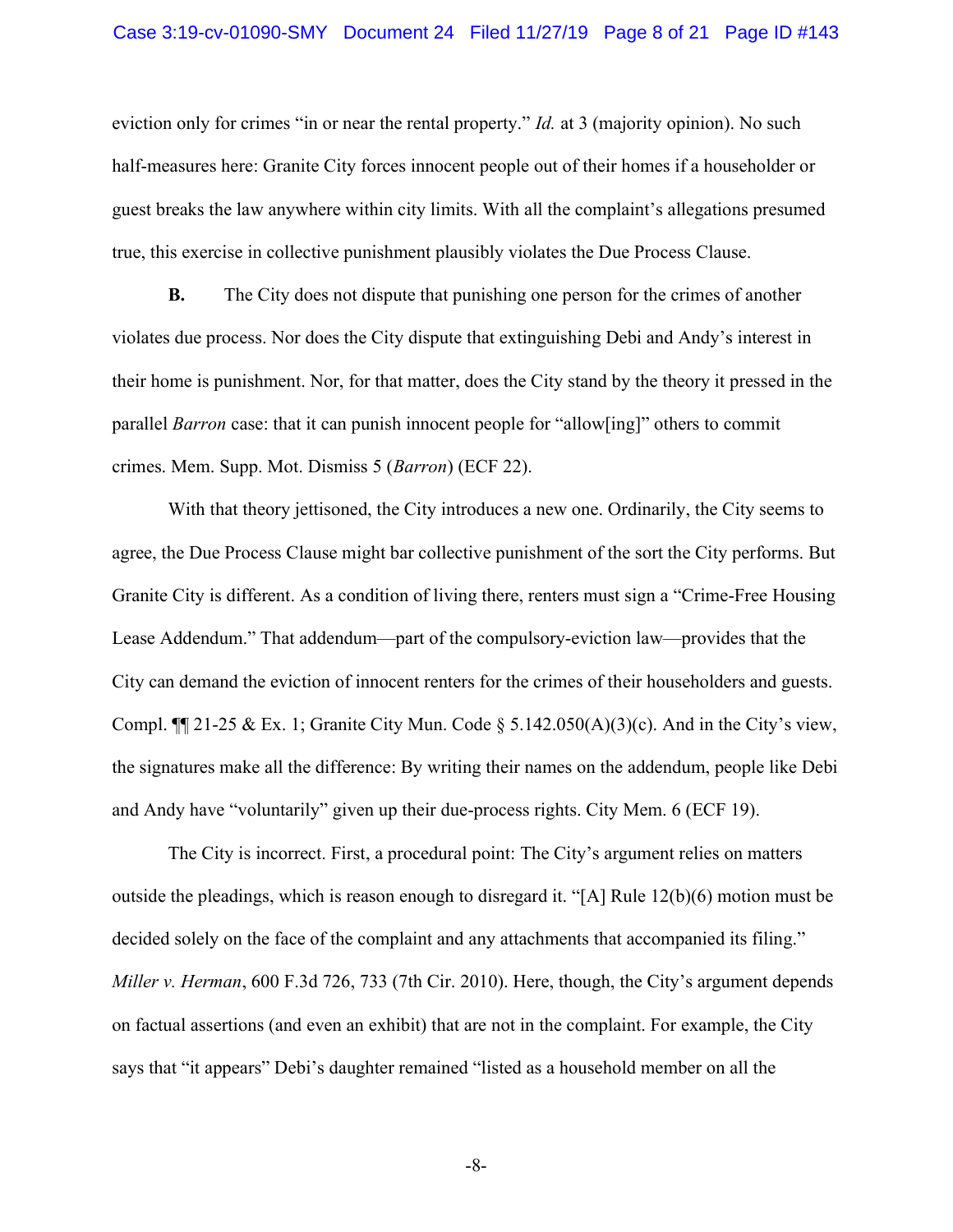paperwork filed with the City." City Mem. 3-4. The complaint alleges no such thing. The City asserts that Debi and Andy signed the City's "Crime-Free Housing Lease Addendum." Id. 3, 6. The complaint alleges no such thing. The City avers that Debi "testified that she would continue to allow [her daughter] access to the residence." *Id.* 5, 6-7. The complaint alleges no such thing. See Compl. ¶¶ 81-83. The City declares that "Plaintiffs continue to allow access to the rental property to [Debi's daughter]." City Mem. 7. The complaint alleges no such thing. For 12(b)(6) purposes, that should be the end of the matter. The City offers no reason favoring "the evaluation of evidence outside the pleadings." Navarrete v. Madison Cty., No. 17-cv-347-SMY, 2018 WL 3438842, at \*2 (S.D. Ill. July 17, 2018); see also Fed. R. Civ. P. 12(d). In fact, many of the City's statements are supported by no evidence at all. Particularly given these irregularities, the City's extra-pleading assertions should be excluded and its motion denied.

 The City's argument is also wrong on the law. In the City's view, Debi and Andy "voluntarily" gave up their due-process rights when they "signed and executed" the City's Lease Addendum for Crime Free Housing. City Mem. 6. For two reasons, that contention lacks merit.

First, signing the City's addendum has no legal effect; whether or not a renter signs it, the addendum applies with full force. By law, "[e]very agreement for lease of residential real estate located within the corporate limits of the city of Granite City . . . , whether oral or written, shall be deemed to include all terms listed on the lease addendum." Granite City Mun. Code § 5.142.060; see also City Mem. 1. So even "if no one were to sign it, the addendum still would apply." Compl. ¶ 25. In this way, the addendum is like any other law. It applies no matter if members of the community perform the "empty act" of affixing their names. *Id.* For renters in Granite City, the addendum is no more "voluntar[y]" than the rest of the Municipal Code. City Mem. 6.

-9-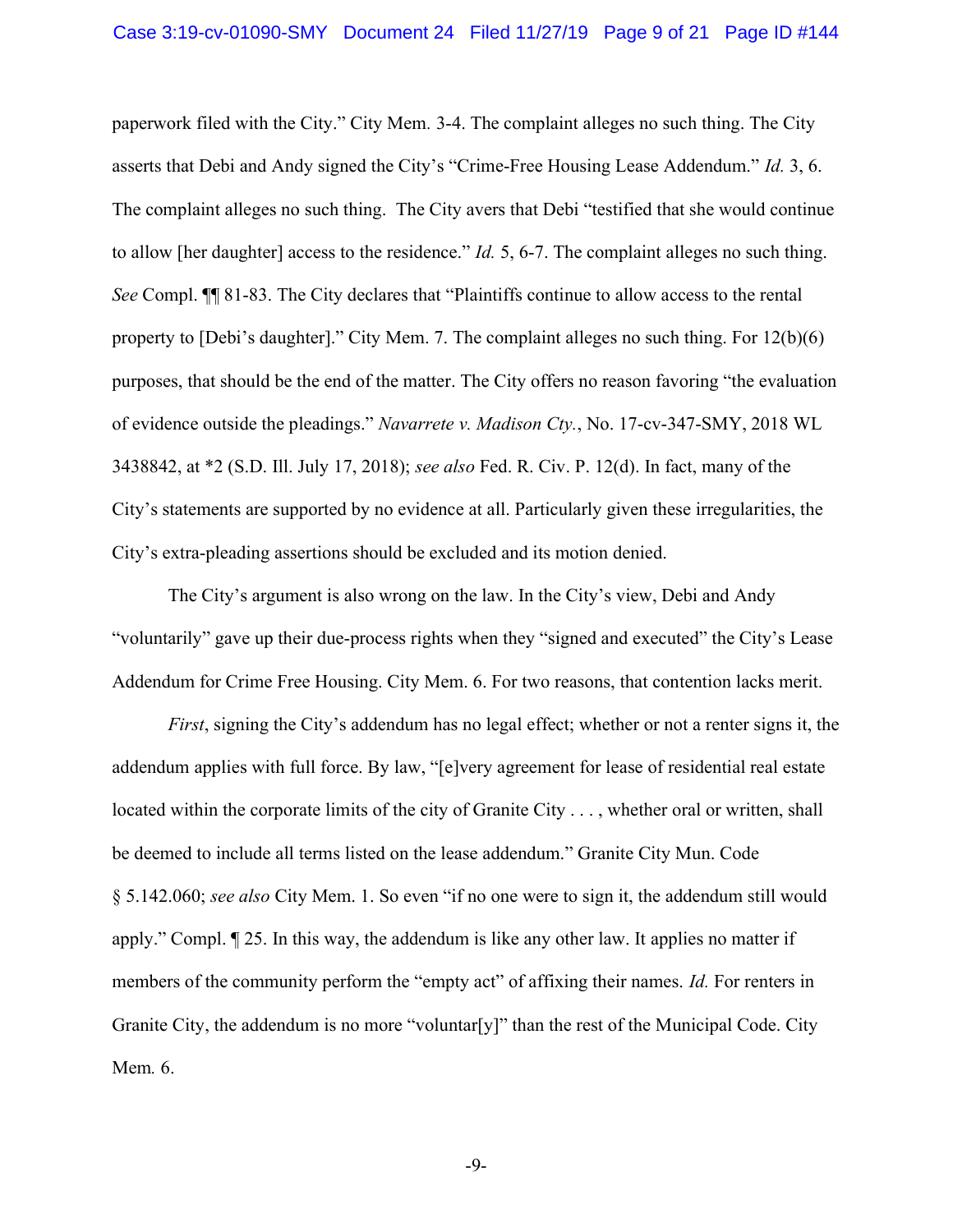Second, the City's argument starts from a mistaken premise: that the City can require people to sign away their constitutional rights as a condition of living within city limits. See, e.g., id. 12 ("Plaintiffs are not required to rent a home in Granite City and should they wish to not be regulated or subject to the Ordinance and/or Lease Addendum, they simply can opt not to rent a home in Granite City."). That is wrong. Under the unconstitutional-conditions doctrine, Granite City cannot condition even a "gratuitous governmental benefit" on the recipient's "giv[ing] up constitutional rights." Koontz v. St. Johns River Water Mgmt. Dist., 570 U.S. 595, 608 (2013); see also Planned Parenthood of Ind., Inc. v. Comm'r of Ind. State Dep't of Health, 699 F.3d 962, 986 (7th Cir. 2012). That principle applies with even greater force here: The City cannot condition living in Granite City on residents' giving up their constitutional rights. The City could not require renters to sign away their First Amendment rights as a condition of living within city limits. Or their Third Amendment rights, or their Fourth Amendment rights. No more can the City require residents to sign away their rights under the Due Process Clause.

Granite City is not a Constitution-free zone. The City does not dispute that a law punishing Person A for the crimes of Person B plausibly violates the Due Process Clause. The City does not dispute that its compulsory-eviction law punishes innocent people for the misdeeds of others. The City does not dispute that the law—including the "Lease Addendum"—applies directly to everyone who rents a home within city limits. The most the City can say is this: If you want to keep your constitutional rights, live somewhere else. The Fourteenth Amendment is not so easily circumvented, and Debi and Andy's due-process claim is—at minimum—plausible.

C. As in the Barron case, the City continues to labor under the misimpression that the Supreme Court blessed its compulsory-eviction scheme in HUD v. Rucker, 535 U.S. 125 (2002). That continues to be incorrect. When the government "is . . . acting as a landlord of

-10-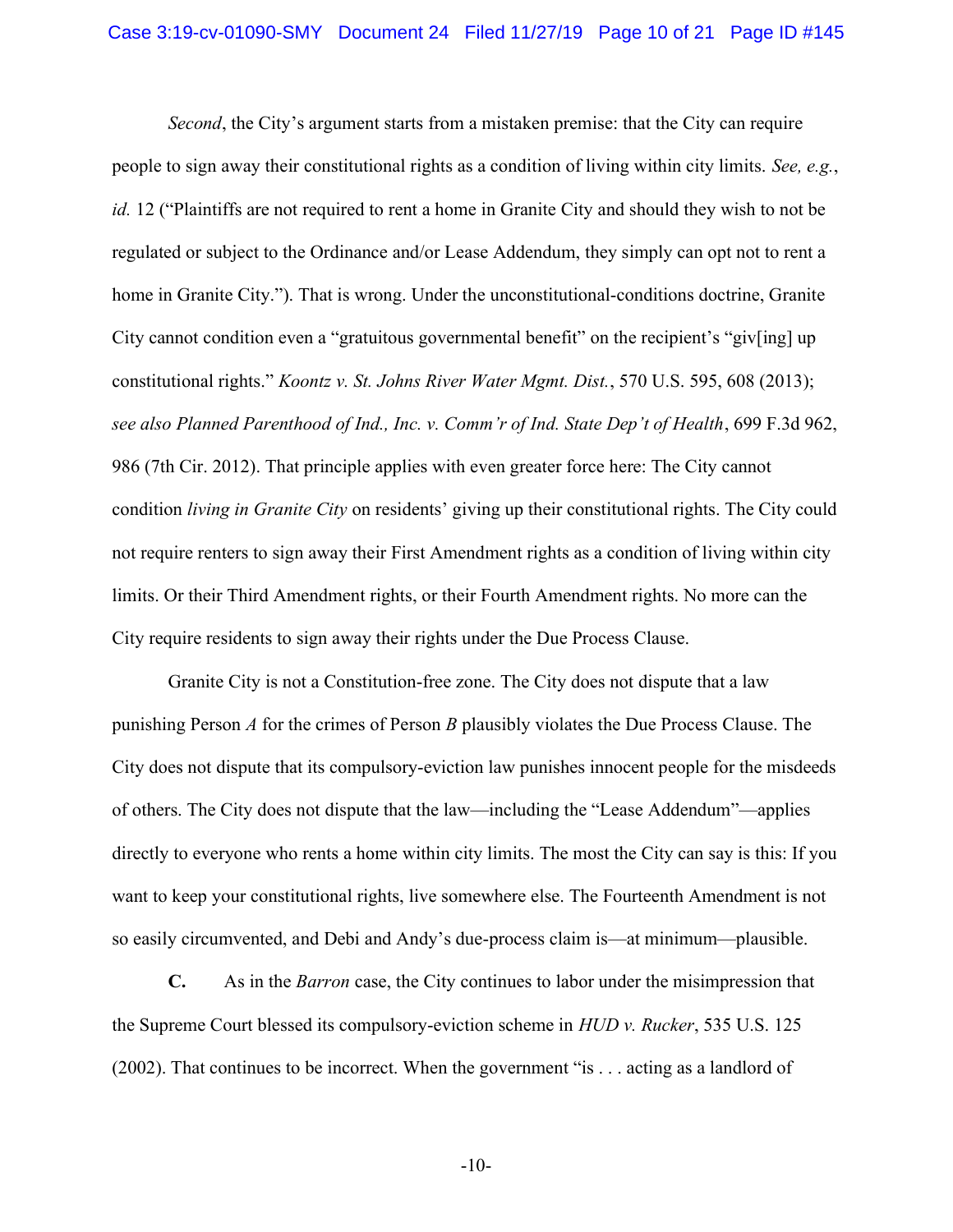### Case 3:19-cv-01090-SMY Document 24 Filed 11/27/19 Page 11 of 21 Page ID #146

property that it owns," the Court reasoned in Rucker, it may exercise a contractual right to evict even innocent tenants for the crimes of their guests. Id. at 128-29, 135. Like any other landlord, public-housing authorities can invoke "a clause in a lease to which [their tenants] have agreed." Id. at 135. But the Court made clear that the due-process analysis is "entirely different" when the government acts "as sovereign." Id. When "attempting to criminally punish or civilly regulate [people] as members of the general populace,"  $id$ , the government does not enjoy a blank check to punish the blameless.

Granite City claims just such a blank check here. Unlike the public-housing authority in Rucker, the City is not Debi and Andy's landlord. Clayton Baker is, and he doesn't want to evict them for a crime they did not commit. Compl. ¶¶ 91, 95-99. Unlike a public-housing authority, the City is not invoking a lease to which it is party; it is intruding on the leases of others, armed with a battery of sanctions. These actions are paradigmatically "sovereign." Rucker, 535 U.S. at 135. In Rucker's words, the City is "civilly regulat[ing]" Debi and Andy "as members of the general populace." Id. And it is doing so by punishing one person for the crimes of another. That exercise in collective punishment cannot be squared with the Due Process Clause.

As against all this, the City maintains that any line between the government as sovereign and the government as landlord is "irrelevant." City Mem. 8. What of Rucker's reasoning to the contrary? That, says the City, is "dicta." Id. It's not. But regardless, "the Seventh Circuit has cautioned lower courts to avoid 'treat[ing] lightly' dicta 'until disavowed.'" Leeway Media Grp., LLC v. Joachim, No. 13-cv-822, 2014 WL 345291, at \*4 n.4 (S.D. Ind. Jan. 30, 2014). And nothing in the City's motion counsels a different approach here. For example, the City minimizes Rucker's reasoning with the observation that "neither the Seventh Circuit nor the Supreme Court" has yet invalidated a compulsory-eviction law like Granite City's. City Mem. 9. But

-11-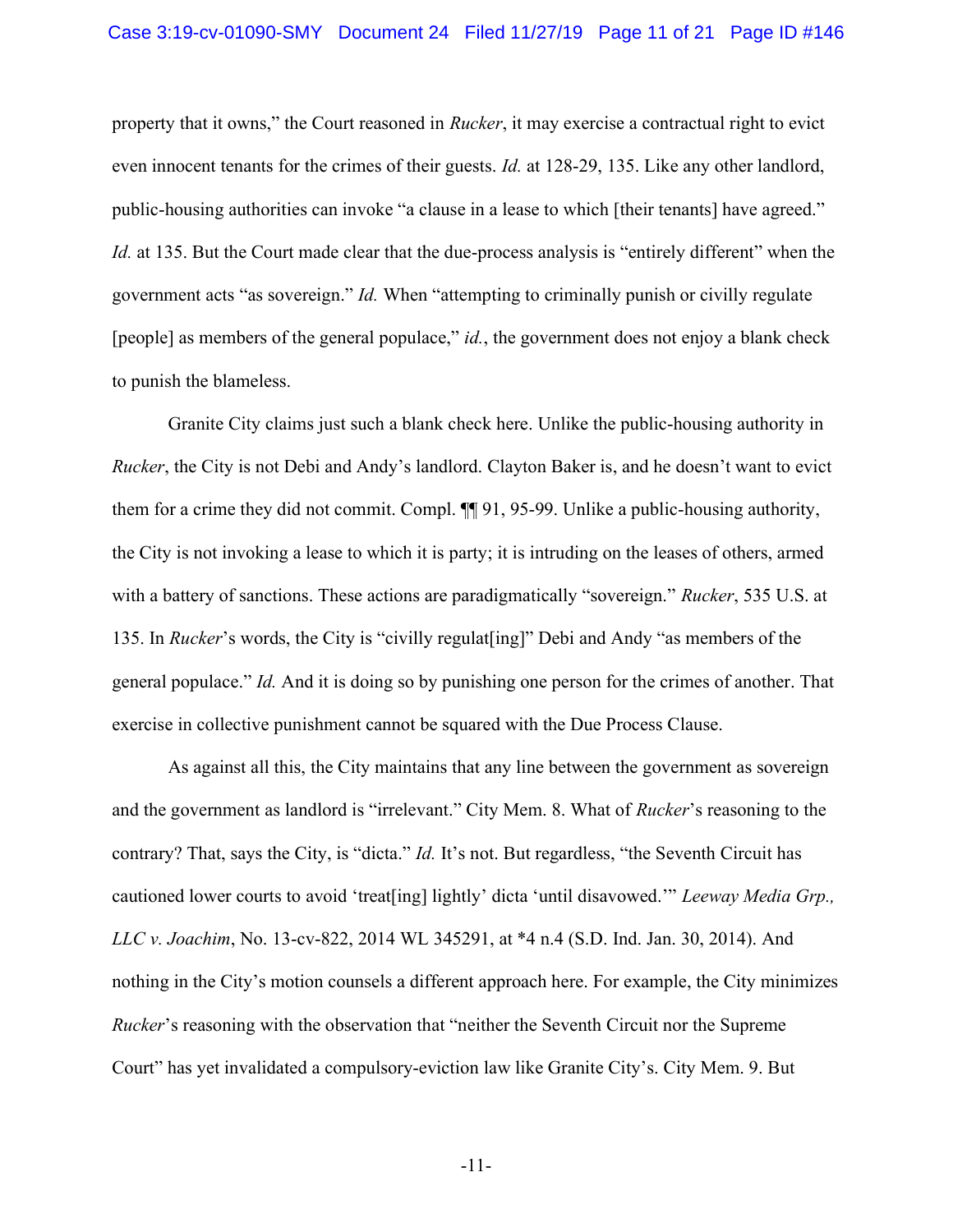presumably, that's because most lawmakers respect their constituents enough not to enact such "controversial" laws in the first place. Compl. ¶ 14. The rest tend to cave long before federal lawsuits go up on appeal.<sup>1</sup> Put simply, "'[t]he easiest cases don't even arise."" *Eberhardt v*. O'Malley, 17 F.3d 1023, 1028 (7th Cir. 1994). And as the TRO and the agreed preliminary injunction confirm, this case should proceed to the merits. $<sup>2</sup>$ </sup>

## II. Plaintiffs plausibly allege that Granite City's compulsory-eviction law violates the Equal Protection Clause (Second Claim).

Plaintiffs' equal-protection claim is no less plausible. Granite City's compulsory-eviction law targets innocent people—but only certain ones. For people who can afford to buy their homes outright, the City imposes no citywide duty to "exercis<sup>[e]</sup> control" over householders and guests. See City Mem. 7; see also Compl. ¶ 141. Likewise for people who qualify for a traditional mortgage. Compl. ¶ 141. Likewise for (some) people buying their home under installment contract. It's a different story, though, for people who rent. Id. ¶¶ 16, 142. That subset of people is held responsible for any offense that any household member or any guest commits anywhere within city limits (and sometimes, anywhere at all). Id. ¶¶ 21-23, 28.

As alleged in the complaint, the City's classifying residents along these lines plausibly violates the Equal Protection Clause. The Equal Protection Clause "is essentially a direction that all persons similarly situated should be treated alike." City of Cleburne v. Cleburne Living Ctr.,

 $1$  See, e.g., Kirsten Swanson, St. Louis Park suspends enforcement of controversial crime-free, drug-free ordinance, abc5 (Dec. 18, 2018); Sean Evans, City of Savannah suspends Crime Free Housing Program, WTOC (Feb. 2, 2018); Carl Rotenberg, \$495K court settlement with ACLU, Norristown resident approved by council, The Times Herald (Sept. 2, 2014).

<sup>&</sup>lt;sup>2</sup> The City's assurance that it offers "the full gamut procedural due process" is questionable but beside the point. City Mem. 10; Compl. ¶¶ 40-41, 87-89. Whatever process it might afford, the City expels people from their homes for the crimes of others. That is why Plaintiffs plausibly allege that the law is unconstitutional. Cf. Zinermon v. Burch, 494 U.S. 113, 125 (1990) ("[T]he Due Process Clause contains a substantive component that bars certain arbitrary, wrongful government actions 'regardless of the fairness of the procedures used to implement them.'").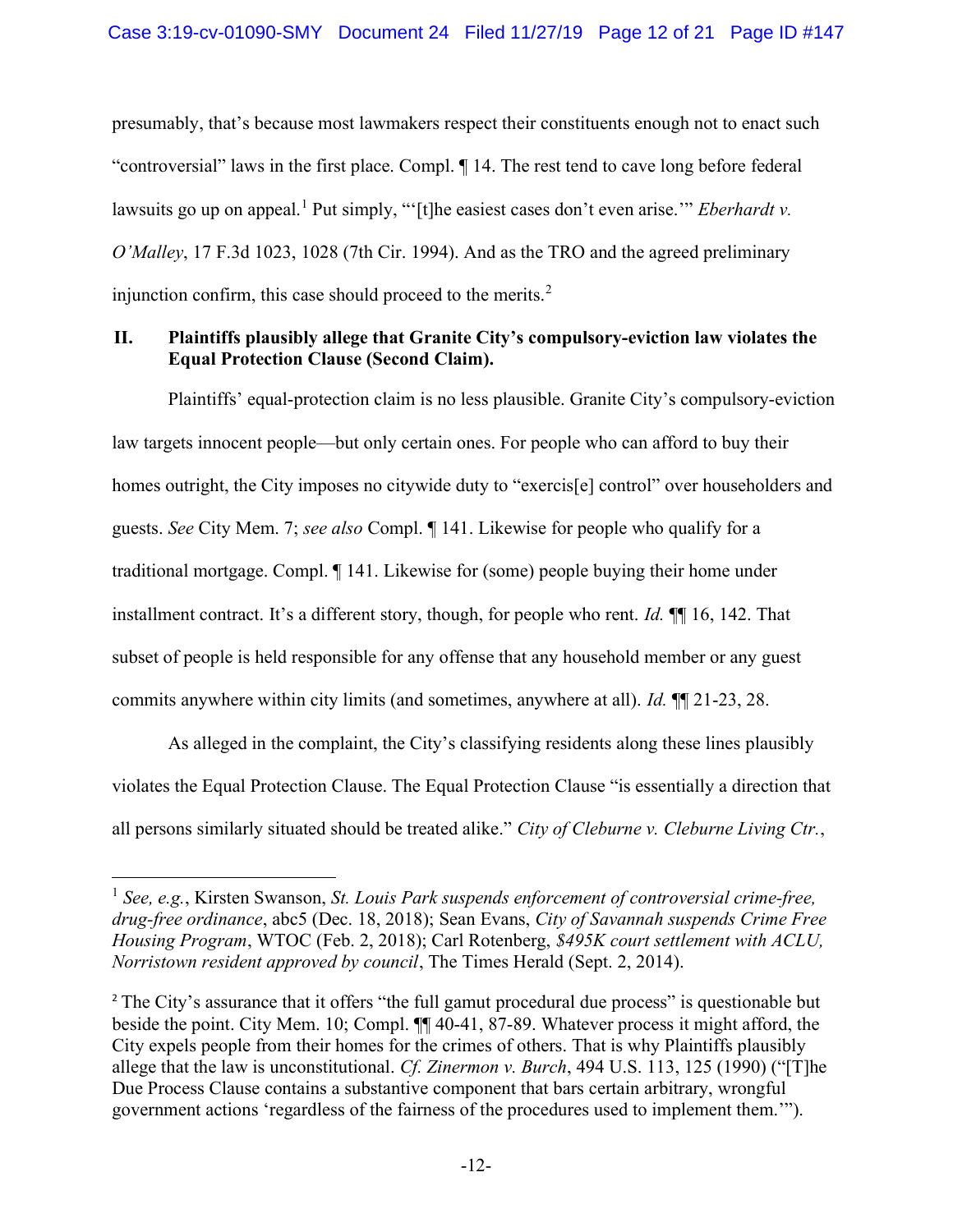473 U.S. 432, 439 (1985). It tests the validity of governmental "classifications." Monarch Beverage Co. v. Cook, 861 F.3d 678, 682 (7th Cir. 2017). And against this backdrop, Plaintiffs' equal-protection claim rises well "above the speculative level." *Bell Atl. Corp. v. Twombly*, 550 U.S. 544, 555 (2007). On its face, the compulsory-eviction law treats people differently based on whether they are homeowners, mortgagors, installment buyers, or renters (Section A, below). That classification burdens a fundamental right—the right not to be punished for another's crime—meaning it merits strict scrutiny (Section B.1). Even if a fundamental right were not at stake, moreover, Plaintiffs plausibly allege that the classification lacks even a rational basis (Section B.2). Whatever level of scrutiny, Plaintiffs have a right to move past the pleadings.

### A. By its terms, the compulsory-eviction law singles out renters and installment buyers for special burdens.

First things first. As in the Barron case, the City suggests that Debi and Andy seek to assert a "class of one" theory. City Mem. 11, 14. That misapprehends their claim; as in Barron, Debi and Andy's current complaint does not include a class-of-one claim. A class-of-one plaintiff "doesn't challenge a statute or ordinance but argues instead that a public official . . . has treated him differently than other persons similarly situated for an illegitimate or irrational reason." Monarch Beverage Co., 861 F.3d at 682. Here, by contrast, Debi and Andy are "challeng[ing] a statute or ordinance that by its terms imposes regulatory burdens on a specific class of persons." Id. By its terms, the City's compulsory-eviction law applies to specific classes: (1) people who rent their homes; and (2) people buying homes using certain installment contracts. No one else has any citywide duty to police their householders or guests. The City's challenged classification "appears in the text of the statute itself," id., and the equal-protection question is straightforward: Does singling out renters (and installment buyers) have the necessary means-end fit? As discussed below, the complaint plausibly alleges that it does not.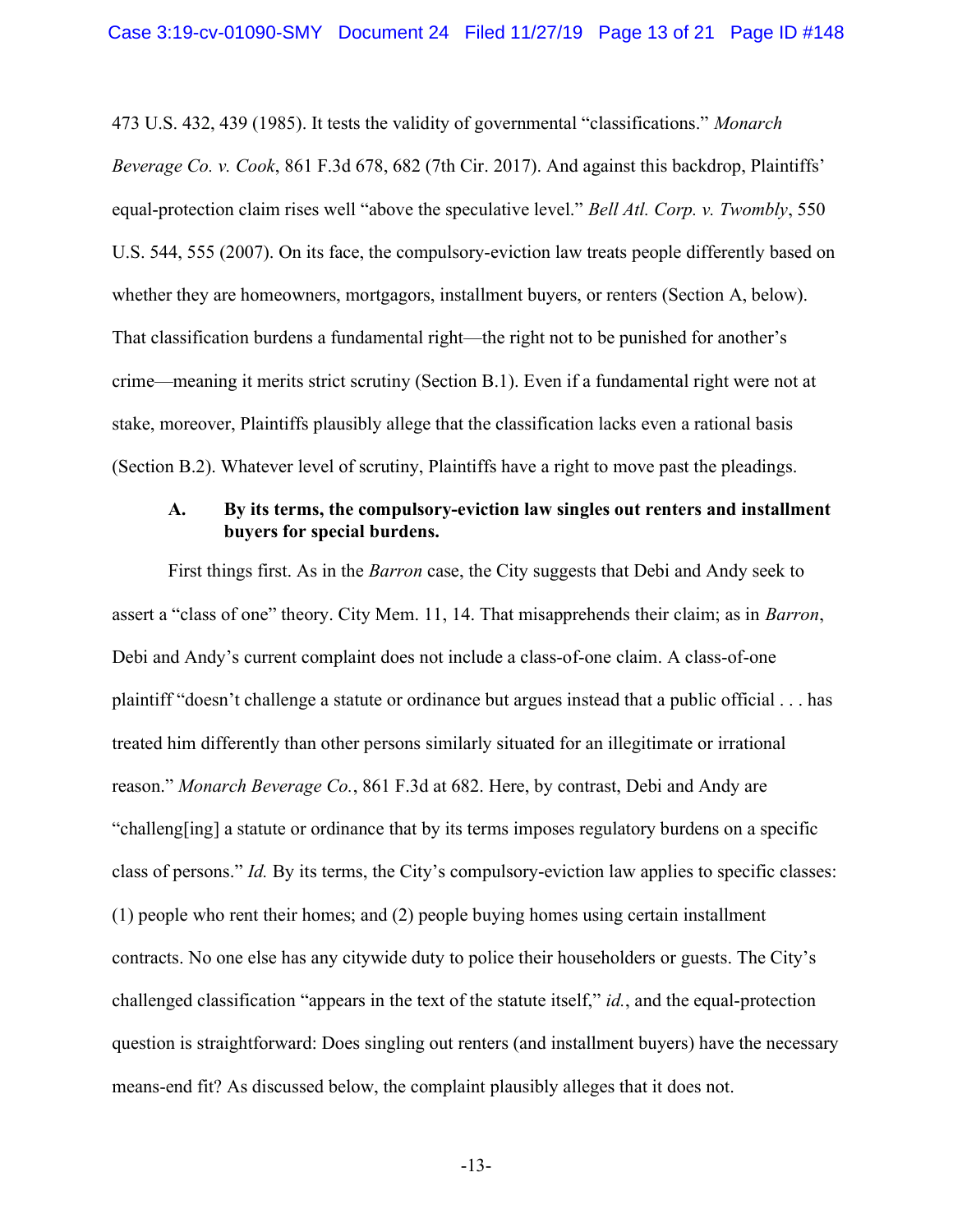## B. Plaintiffs plausibly allege that the compulsory-eviction law's classification fails constitutional scrutiny.

"The equal-protection guarantee is 'concerned with governmental classifications that "affect some groups of citizens differently than others.""" *Id.* If "the state-crafted classification . . . 'impermissibly interferes' with a fundamental right," it merits strict scrutiny. St. Joan Antida High Sch. Inc. v. Milwaukee Pub. Sch. Dist., 919 F.3d 1003, 1008 (7th Cir. 2019). And even if no fundamental right is implicated, a classification cannot stand if "arbitrary or irrational." City of Cleburne, 473 U.S. at 446. Under either standard, Plaintiffs plausibly allege that Granite City's classifications are invalid, so their case should proceed.

# 1. Plaintiffs plausibly allege that the City's classification merits strict scrutiny.

The "basic concept" of our justice system is that "legal burdens should bear some relationship to individual responsibility or wrongdoing." Weber v. Aetna Cas. & Sur. Co., 406 U.S. 164, 175 (1972). Yet the City's compulsory-eviction law carves out a different rule for certain people: those who rent their homes or buy them under short-term installment contracts. Those people stand to lose their homes if the City decides that any member of their household or any guest has committed any crime anywhere within city limits or, sometimes, anywhere at all. Compl. ¶¶ 21-24, 28. In this way, the City singles them out for a direct burden on a fundamental right: the right not to be punished for someone else's misdeeds. See pages 6-12, above. In 12(b)(6) terms, Plaintiffs plausibly allege that the classification "impinges upon a fundamental right explicitly or implicitly protected by the Constitution, thereby requiring strict judicial scrutiny." San Antonio Indep. Sch. Dist. v. Rodriguez, 411 U.S. 1, 17 (1973). That is enough for their equal-protection claim to move past the pleadings. The City's motion does not try to defend its law under strict scrutiny. Such a defense would be premature in any event; under heightened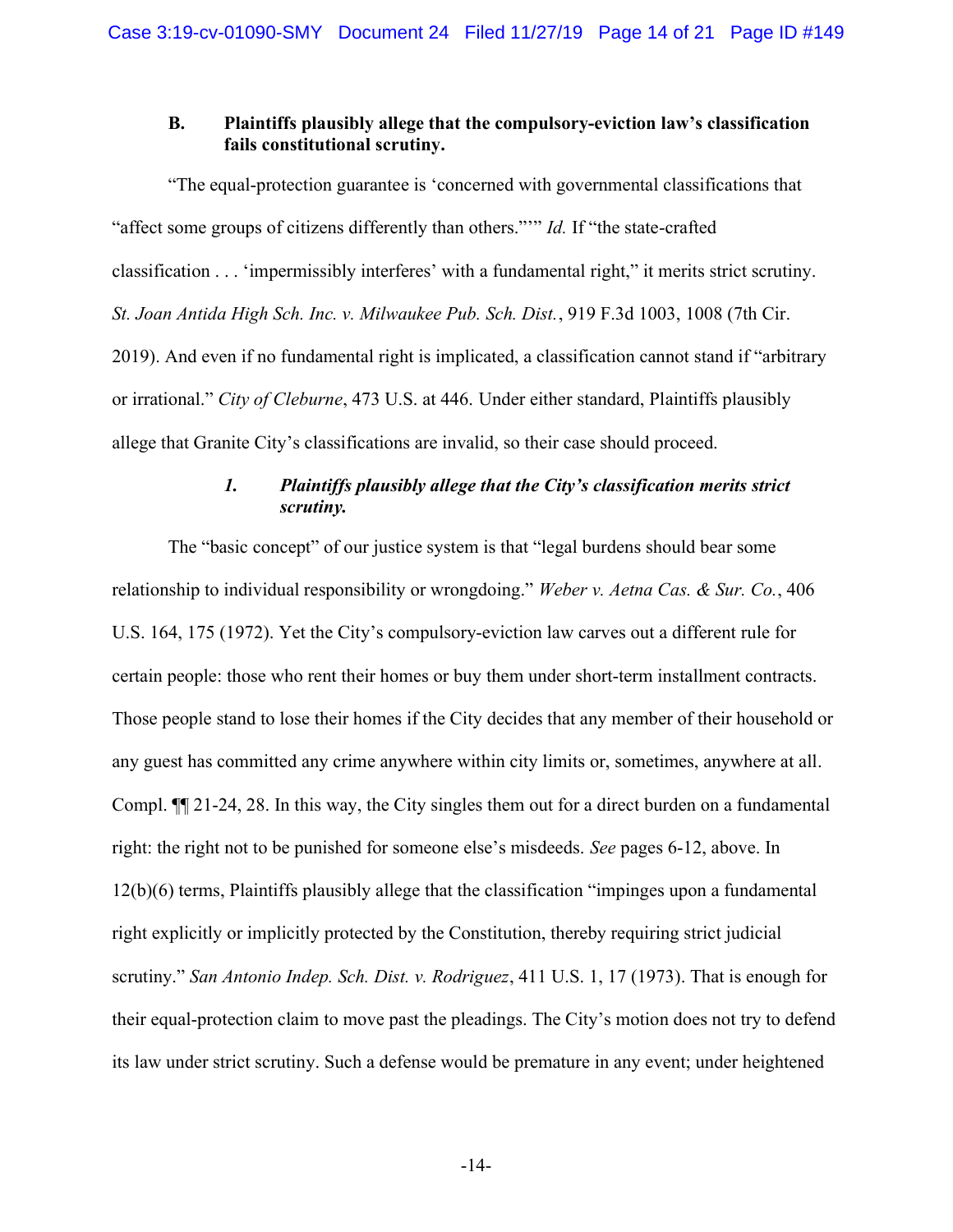scrutiny, the government bears an evidentiary burden that cannot be met at this stage. For this reason alone, Plaintiffs have a right to proceed to the merits on their equal-protection claim.

## 2. Plaintiffs plausibly allege that the City's classification fails even rational-basis scrutiny.

a. Plaintiffs also would be entitled to proceed if the City's regime were subject only to rational-basis review. The Equal Protection Clause demands that governmental classifications "rest upon some ground of difference having a fair and substantial relation to the object of the legislation." Johnson v. Robison, 415 U.S. 361, 374 (1974) (citation omitted). To be sure, when a classification does not involve suspect classes or fundamental rights, a court must uphold it if it "bears a rational relationship" to a legitimate legislative goal. St. Joan Antida High Sch. Inc., 919 F.3d at 1011. But that review is not "'toothless," Sutker v. Ill. State Dental Soc'y, 808 F.2d 632, 634 (7th Cir. 1986), and "[t]he State may not rely on a classification whose relationship to an asserted goal is so attenuated as to render the distinction arbitrary or irrational." City of Cleburne, 473 U.S. at 446. Nor does the rational-basis standard "defeat the plaintiff's benefit of the broad Rule 12(b)(6) standard." Wroblewski v. City of Washburn, 965 F.2d 452, 459 (7th Cir. 1992). If a complaint "allege[s] facts sufficient to overcome the presumption of rationality that applies to government classifications," id. at 460, the case may proceed.

Plaintiffs' complaint alleges sufficient facts here. The City states that its compulsoryeviction law "aims to prevent, reduce, and deter criminal activity within the City." City Mem. 15. But as in its 12(b)(6) motion in *Barron*, the City remains silent on why classifying people based on their home-financing arrangements "bears a rational relationship to th[at] end." St. Joan Antida High Sch. Inc., 919 F.3d at 1011. If you have the credit for a traditional mortgage, your daughter could steal the same van Tori did—under identical circumstances—and your home would be safe. Compl. ¶¶ 143-44. For people with fee-simple title, or mortgages, or certain

-15-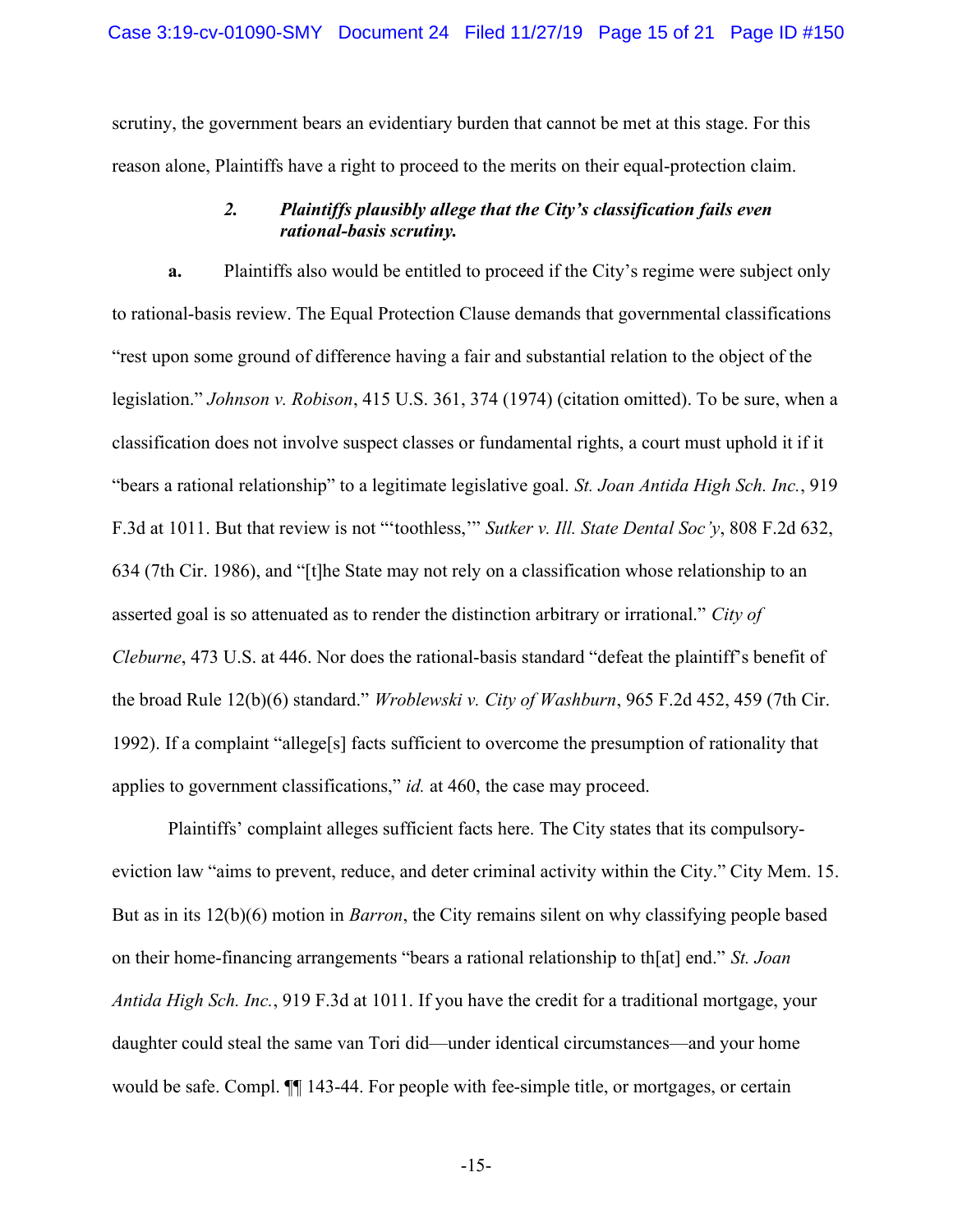### Case 3:19-cv-01090-SMY Document 24 Filed 11/27/19 Page 16 of 21 Page ID #151

installment contracts, the City imposes no duty to "control" householders or guests. City Mem. 7. But things are different for renters. On pain of losing their home, people like Debi and Andy are saddled with an unprecedented legal burden: Unlike their neighbors, they are liable for the misdeeds of any householder or guest anywhere "within the city limits." Compl. ¶¶ 22-23, 142.

That classification is the main basis for Plaintiffs' equal-protection claim, and the complaint plausibly alleges that it "bears no relation to the statutory purpose." Williams v. Vermont, 472 U.S. 14, 24 (1985). Classifying residents based on their home-financing arrangements no more relates to "prevent[ing], reduc[ing], and deter[ring] criminal activity" than would classifying them based on student-loan debt or child support or car color. See City Mem. 15. Nor does the City argue otherwise. Beyond "bald assertions" of rationality, Keenon v. Conlisk, 507 F.2d 1259, 1261 (7th Cir. 1974), the City nowhere explains why it makes sense to require renters and short-term installment buyers—and nobody else—to police their householders and guests citywide.

 The City's separate "Chronic Public Nuisance Properties" law gives still more reason to question this disparate treatment. Granite City Mun. Code §§ 8.97.010 et seq., tinyurl.com/y6o6htep. The public-nuisance law addresses properties that are hotspots for crime—but unlike the compulsory-eviction law, it is written in evenhanded terms. It gives people two chances to "abate the nuisance activities." *Id.* § 8.97.050. It creates a defense for those who could not "control" the nuisance. Id. § 8.97.060(B). Most importantly, it achieves the City's public-safety goals with no distinctions at all between owners, mortgagors, renters, and installment buyers. See id. § 8.97.020 (defining "owner"). That, too, "necessarily casts considerable doubt" on the jigsaw classifications in the City's compulsory-eviction law. U.S. Dep't of Agric. v. Moreno, 413 U.S. 528, 537 (1973).

-16-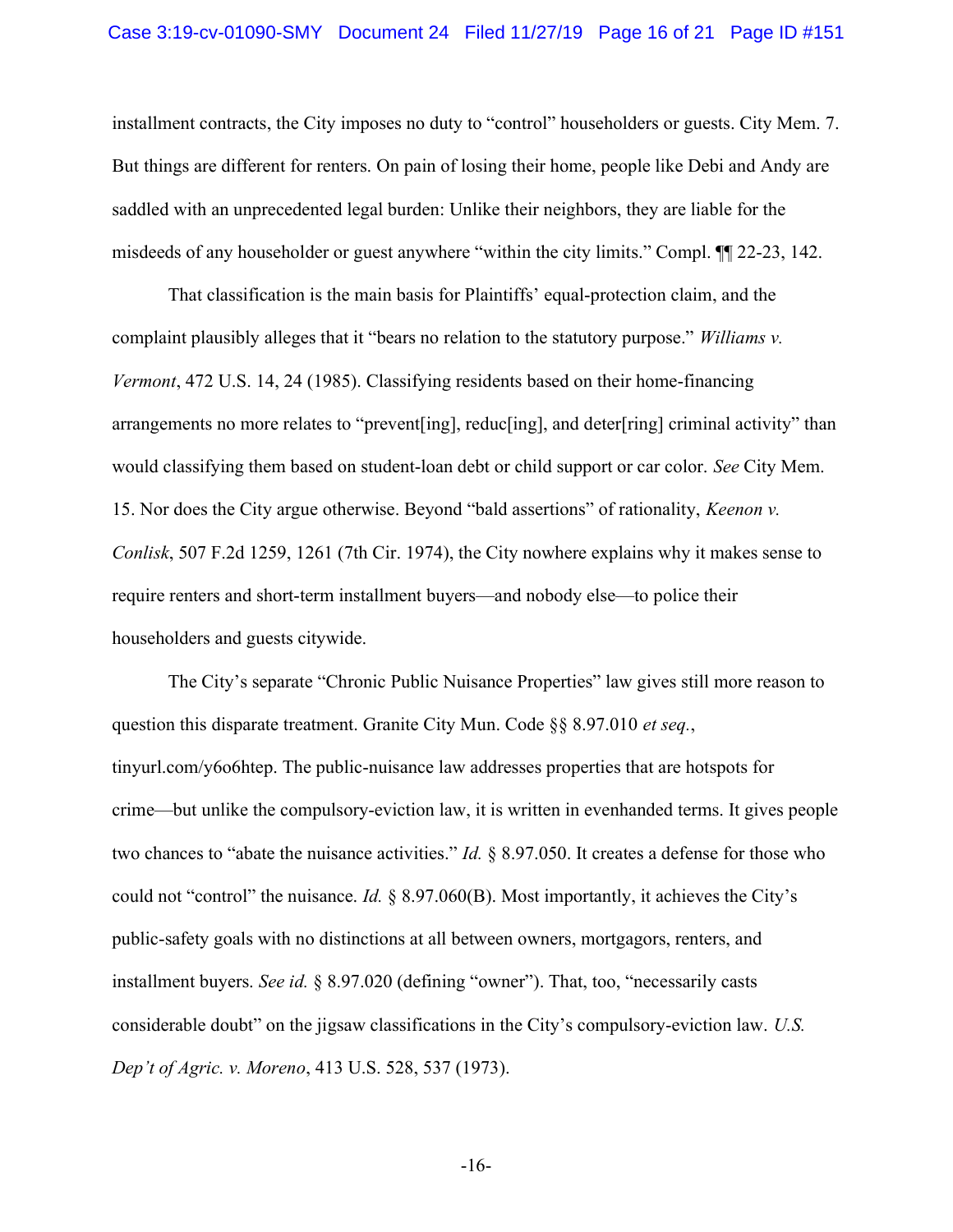### Case 3:19-cv-01090-SMY Document 24 Filed 11/27/19 Page 17 of 21 Page ID #152

b. The City's motion to dismiss is also notable for the arguments it abandons. In the Barron case, for example, the City seeks to justify singling out renters by saying that renters' homes simply matter less than owner-occupied homes. Mem. Supp. Mot. Dismiss 11 *(Barron)* (ECF 22). Homeowners enjoy "increased protections," the City posits, while people with "only" equitable title have no cause to complain if the government kicks them out. Id. That argument too candid by half—appears nowhere in the City's motion here.

The City has discarded a second line of argument also: that it singles out renters not because that classification relates to the City's claimed *object* (crime-control), but because renters are vulnerable to the City's preferred *punishment*—eviction. *Id.* 13. That argument gave the game away in Barron. "[E]ven in the ordinary equal protection case calling for the most deferential of standards," what matters is "the relation between the classification adopted and the object to be attained." Romer v. Evans, 517 U.S. 620, 632 (1996). Yet by the City's own admission, there is no such relation here. Instead of writing its law in service of "an independent and legitimate legislative end," id. at 633, the City first picked the punishment it wanted to impose, then worked backwards. That is why the City's classification has everything to do with private real-estate disputes and nothing to do with public safety. See Compl. ¶¶ 141-51. That is also why any link between classification and crime-control "is not only 'imprecise,'" but "wholly without any rational basis." *Moreno*, 413 U.S. at 538.

 That the City has abandoned so many arguments from a sibling case signals that Plaintiffs' claims are at least plausible. And if anything, the City's latest submission suggests that the City may be violating not just the Constitution, but other federal laws as well. In the City's telling, its compulsory-eviction law "incentivize[s]" landlords to "carefully select" tenants who are "less likely to be involved in criminal activity." City Mem. 16. The law makes landlords

-17-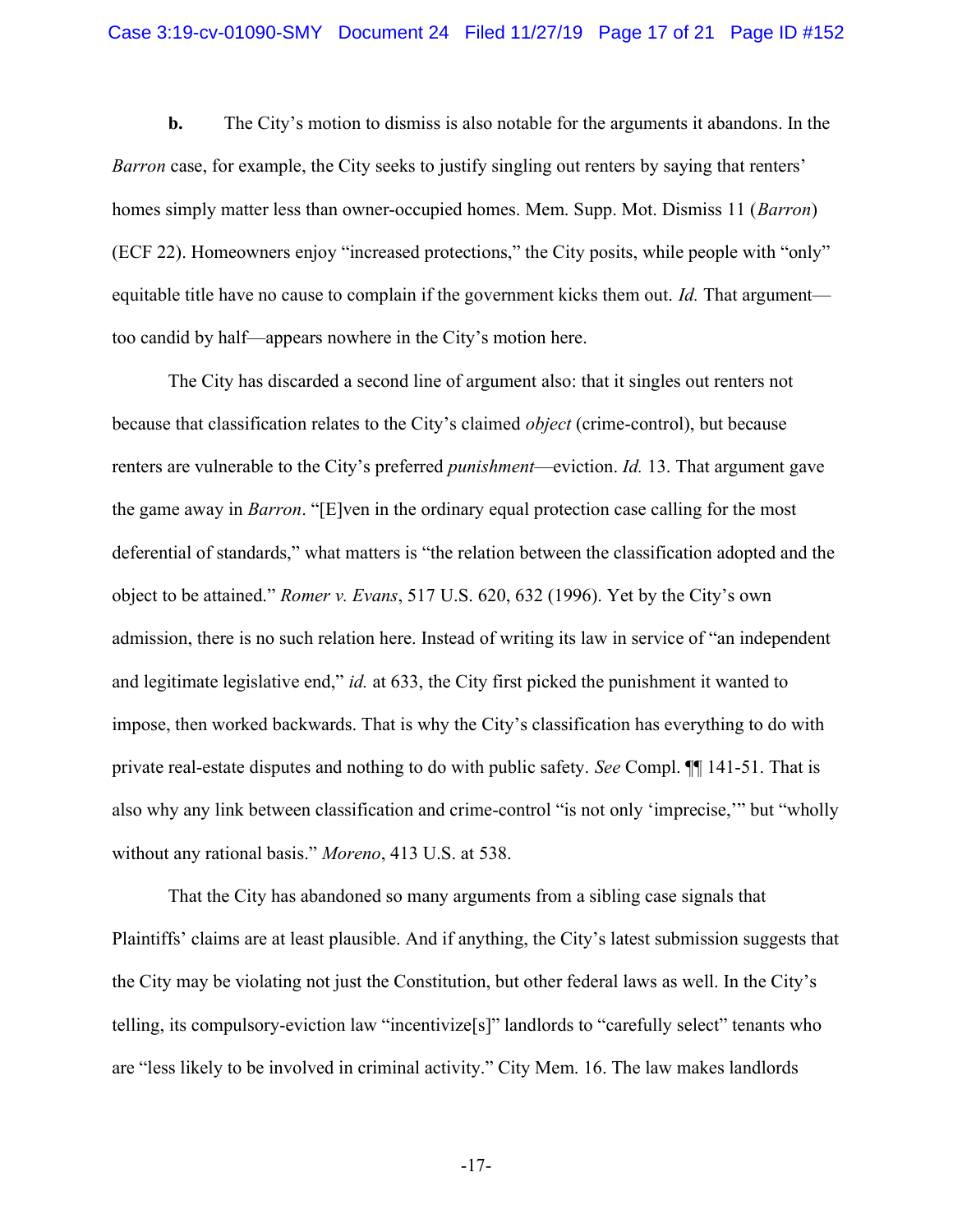### Case 3:19-cv-01090-SMY Document 24 Filed 11/27/19 Page 18 of 21 Page ID #153

"less likely" to rent to people who they think "likely" to commit crimes. Id. And the end-result, says the City, is that "would-be criminals"—or whoever landlords think are "would-be criminals"—will have a harder time finding housing. Id.

Those statements raise serious questions about the City's exposure under other federal laws. See generally Deborah N. Archer, The New Housing Segregation: The Jim Crow Effects of Crime-Free Housing Ordinances, 118 Mich. L. Rev. 173 (2019). But they do nothing to move the needle toward a 12(b)(6) dismissal here; nowhere does the City even begin to explain why "would-be criminals" are cause for concern when they associate with renters but not when they associate with homeowners. That gap confirms that Plaintiffs' equal-protection claim should proceed. Debi and Andy plausibly allege that the City's classification infringes a fundamental right, meriting strict scrutiny. They also allege—in far more than "conclusory" terms (City Mem. 15)—that the classification lacks even a rational basis. With all inferences in their favor, they have a right to proceed to the merits.

### III. Plaintiffs properly assert a claim under the Takings Clause (Third Claim).

The City's request to dismiss Plaintiffs' takings claim tracks its *Barron* motion. So for the reasons set forth by the plaintiffs in Barron, Debi and Andy's takings claim is proper here. The City seeks to extinguish their "entire property interest" in their home. Compl.  $\P$  177. That makes the City's actions "functionally equivalent" to a "classic taking," in which the government "ousts the owner from his domain." Lingle v. Chevron U.S.A., Inc., 544 U.S. 528, 539 (2005).

As in *Barron*, the City appears not to dispute that its actions—once completed—will amount to a taking. See City Mem. 18 (asking that claim be dismissed "without prejudice"). Yet the City asserts that Debi and Andy's takings claim will not be "ripe" until after the City has ousted them. Id. 17. That is incorrect. "[T]here is nothing in the Constitution that prohibits anticipatory litigation over whether a taking that would entitle a property owner to compensation

-18-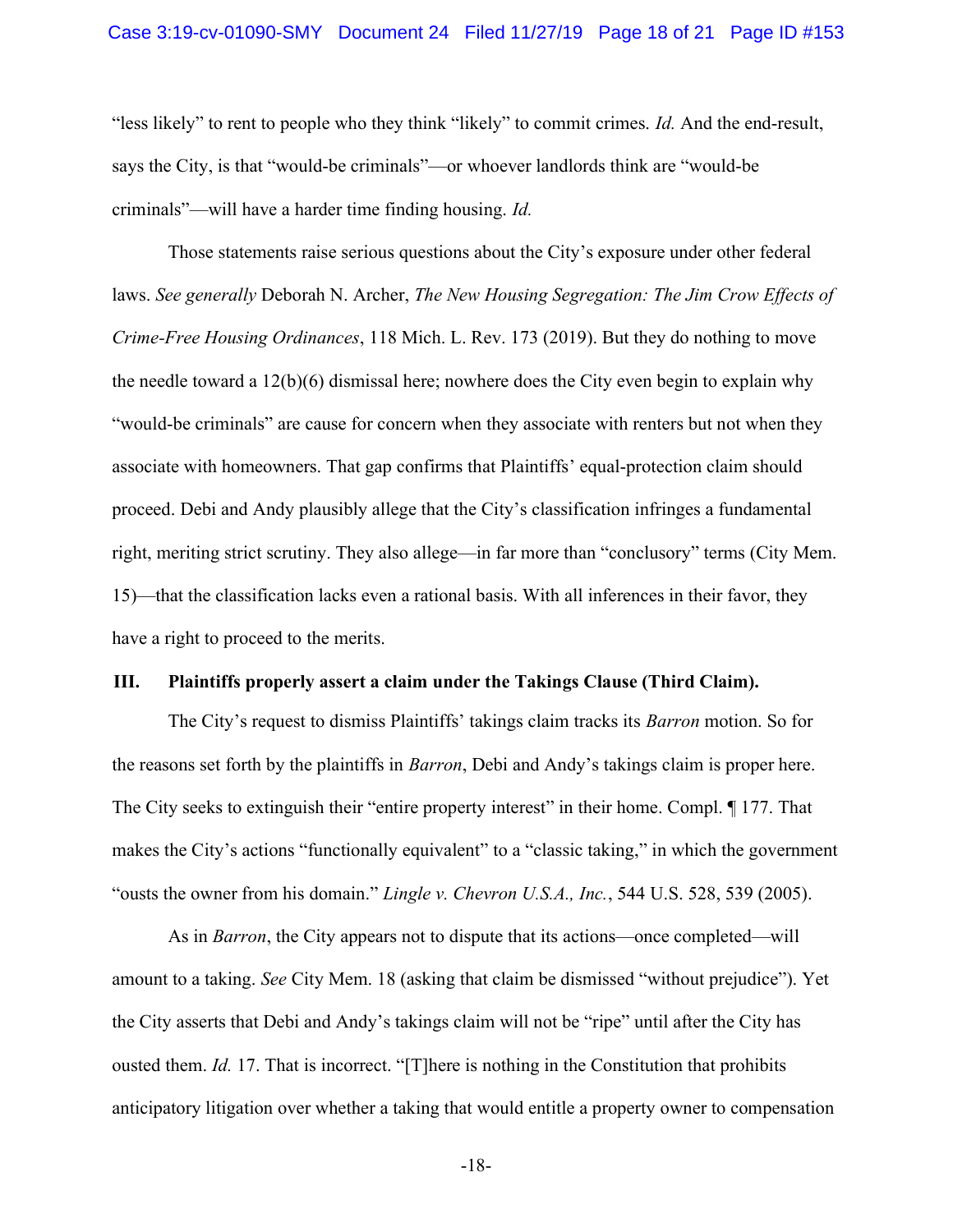has occurred or is being threatened." Thomas W. Merrill, Anticipatory Remedies for Takings, 128 Harv. L. Rev. 1630, 1633 (2015). And while the federal courts typically cannot use equitable decrees to undo takings once completed, see Knick v. Township of Scott, 139 S. Ct. 2162, 2179 (2019), the Supreme Court has long entertained claims for relief against ones that are threatened. See, e.g., Babbitt v. Youpee, 519 U.S. 234, 242 (1997); Duke Power Co. v. Carolina Envtl. Study Grp., 438 U.S. 59, 71 n.15 (1978). *Knick*, in fact—the only case the City cites for its ripeness theory—included a claim for forward-looking relief much like Plaintiffs' here. 2d Am. Compl.  $\P$ [44-53, 14-cv-2223 (M.D. Pa. Nov. 16, 2015) (ECF 21).<sup>3</sup>

### IV. Plaintiffs plausibly allege a freedom-of-association claim (Fourth Claim).

Debi and Andy's final claim is proper as well. The City seeks to punish them because of their association with Debi's daughter. They have a right not to be punished on that ground.

In another departure from *Barron*, the City now contends that this claim is "foreclosed" by two Supreme Court opinions: the first, Rucker, and the second, a decision involving foodstamp eligibility, Lyng v. Automobile Workers, 485 U.S. 360 (1988). City Mem. 18. That argument is wrong for much the same reason the City's due-process argument is wrong: In neither Rucker nor Lyng was the government "attempting to criminally punish or civilly regulate [people] as members of the general populace." 535 U.S. at 135. Rucker involved the government's "acting as a landlord of property that it owns." Id. Lyng involved the temporary "withdrawal of a government benefit." 485 U.S. at 367 n.5.

Here, by contrast, Granite City is exercising coercive sovereign power. It seeks to evict Debi and Andy because of their connection with Debi's adult daughter. It appears to view even

 $3$  The City states in passing that the complaint's allegations about harm to Debi and Andy's property interests are "threadbare." City Mem. 18. But the complaint alleges that the City will "destroy[]" Debi and Andy's "entire property interest" if it coerces their eviction, and the harm of being thrown out of one's home is obvious. Compl. ¶ 177; see also Compl. Ex. 2, at 1.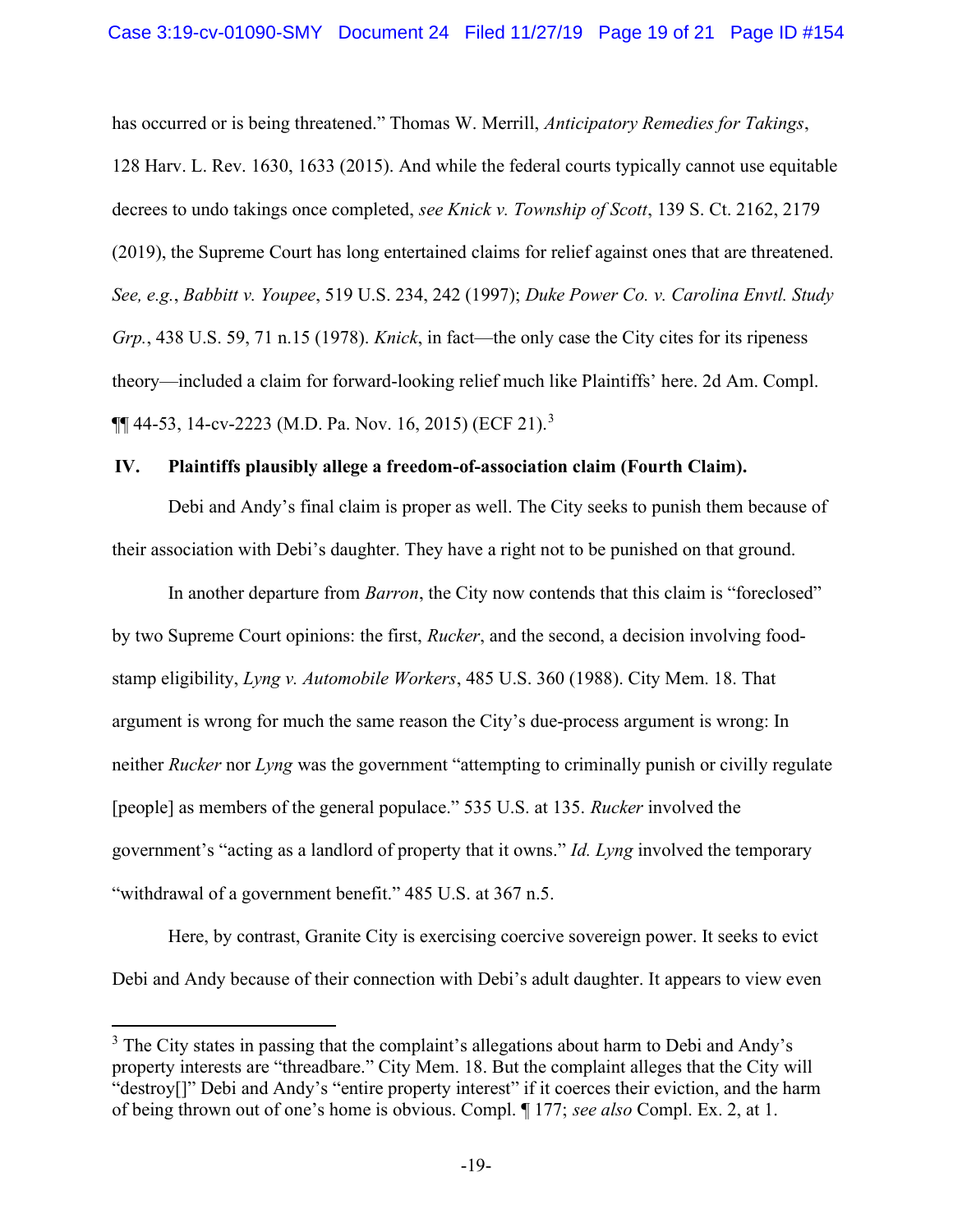the prospect that Debi's daughter might one day visit them for Christmas as unlawful. Compl.  $\P\P$  82-83. Even under the City's conception of Lyng and Rucker, these allegations describe a plausible freedom-of-association claim. In fact, Lyng says as much. Temporarily freezing a family's eligibility for benefits might not "directly and substantially" burden their associational rights, the Court reasoned. 485 U.S. at 366. But subjecting the family as a whole to "civil liability" would be a different matter. *Id.* at 367 n.5.

Of course, all this distracts from a more basic point: Governments cannot constitutionally punish "all those who have been associated in any degree whatever with the main offenders." United States v. Falcone, 109 F.2d 579, 581 (2d Cir.) (L. Hand, J.), aff'd, 311 U.S. 205 (1940). Whether viewed through the lens of due process or associational freedom, that precept applies across our nation's legal system. It applies within the corporate limits of Granite City too—no matter what paperwork the City makes its residents sign. In arguing otherwise, the City breaks faith with "the accepted limits of imputation of guilt," Scales, 367 U.S. at 225 n.17, and for that reason above all this case should proceed.

## **CONCLUSION**

For the foregoing reasons, Granite City's motion to dismiss should be denied.

Dated: November 27, 2019.

Bart C. Sullivan, #6198093 FOXGALVIN, LLC One South Memorial Drive, 12<sup>th</sup> Floor St. Louis, MO 63102 Phone: 314.588.7000 Facsimile: 314.588.1965 E-mail: bsullivan@foxgalvin.com

Respectfully submitted,

s/Samuel B. Gedge . Samuel B. Gedge (lead counsel) Robert McNamara INSTITUTE FOR JUSTICE 901 North Glebe Road, Suite 900 Arlington, VA 22203 Telephone: 703.682.9320 Facsimile: 703.682.9321 E-mail: sgedge@ij.org; rmcnamara@ij.org